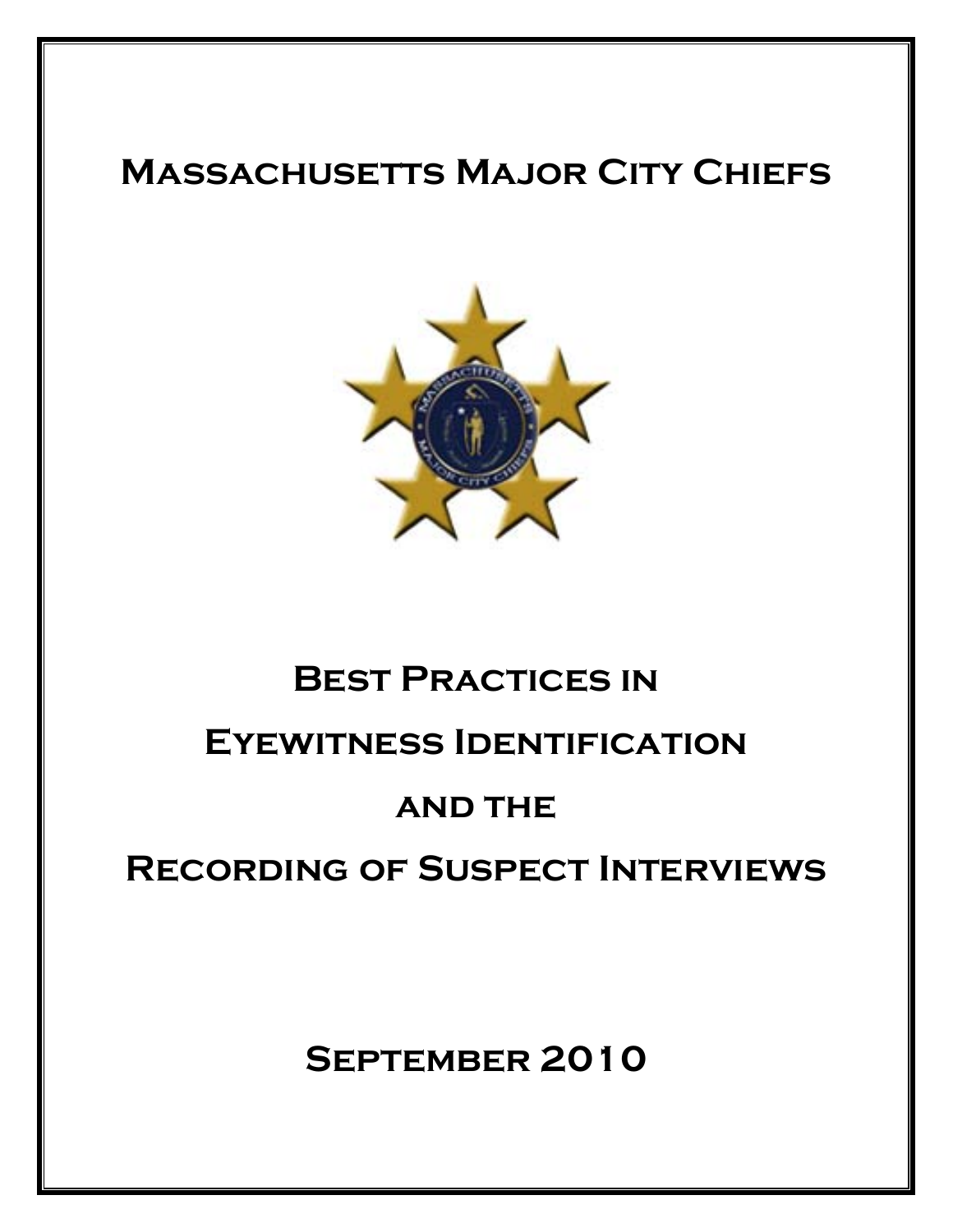#### **Introduction**

In December 2009 the Boston Bar Association published Getting it Right, Improving the Accuracy and Reliability of the Criminal Justice System in Massachusetts. The report was the result of work performed by a task force of defense attorneys, prosecutors, and police officers that came to strongly support the adoption of reform in four general areas.

Two of the reform categories, eyewitness identification procedures and interviews of suspects and witnesses, are the direct responsibilities of the police. The report concluded by calling upon the legal and law enforcement communities to give recommendations their full support. A copy was sent to every Massachusetts police department.

The Massachusetts Major City Chiefs support the work of the Boston Bar Task Force to Prevent Wrongful Convictions and are committed to the implementation of its recommendations. MMCC, with assistance from the Massachusetts Chiefs of Police Association, has produced this document in order to acknowledge best practices in the areas of eyewitness identification and suspect interrogation. Sample policies on both topics will be provided to police departments with this document.

We recognize that the police are as responsible for protecting the innocent from conviction as we are for identifying the guilty. It is our opinion that Massachusetts police departments should adopt reform procedures and that department policy in these two critical areas should be uniform across the Commonwealth.

#### **Eyewitness Identification**

Over the past decade or so, an astonishing number of convicted felons have been exonerated by DNA. At last count, over 250. When those cases were examined, it became evident that about 75% were convicted at least in part on the basis of eyewitness evidence.

Things may actually be worse than they appear. Most defendants exonerated by DNA had been serving time for homicides and sex assaults, crimes that often yield DNA evidence. If over 250 innocent people were serving time for these types of crimes, how many innocents are in prison for crimes like robberies and aggravated assaults, but cannot be exonerated because there is no DNA evidence to prove they did not commit the offense?

Efforts to examine the reliability of eyewitness evidence have been occurring all around us. In 1999, the U.S. Attorney General formed a research group called the Technical Working Group for Eyewitness Evidence. The group's work resulted in the publication Eyewitness Evidence, A Guide for Law Enforcement. The Guide recommended new procedures designed to reduce erroneous identifications, but some departments have been slow to implement them. And twice in 2009, the Supreme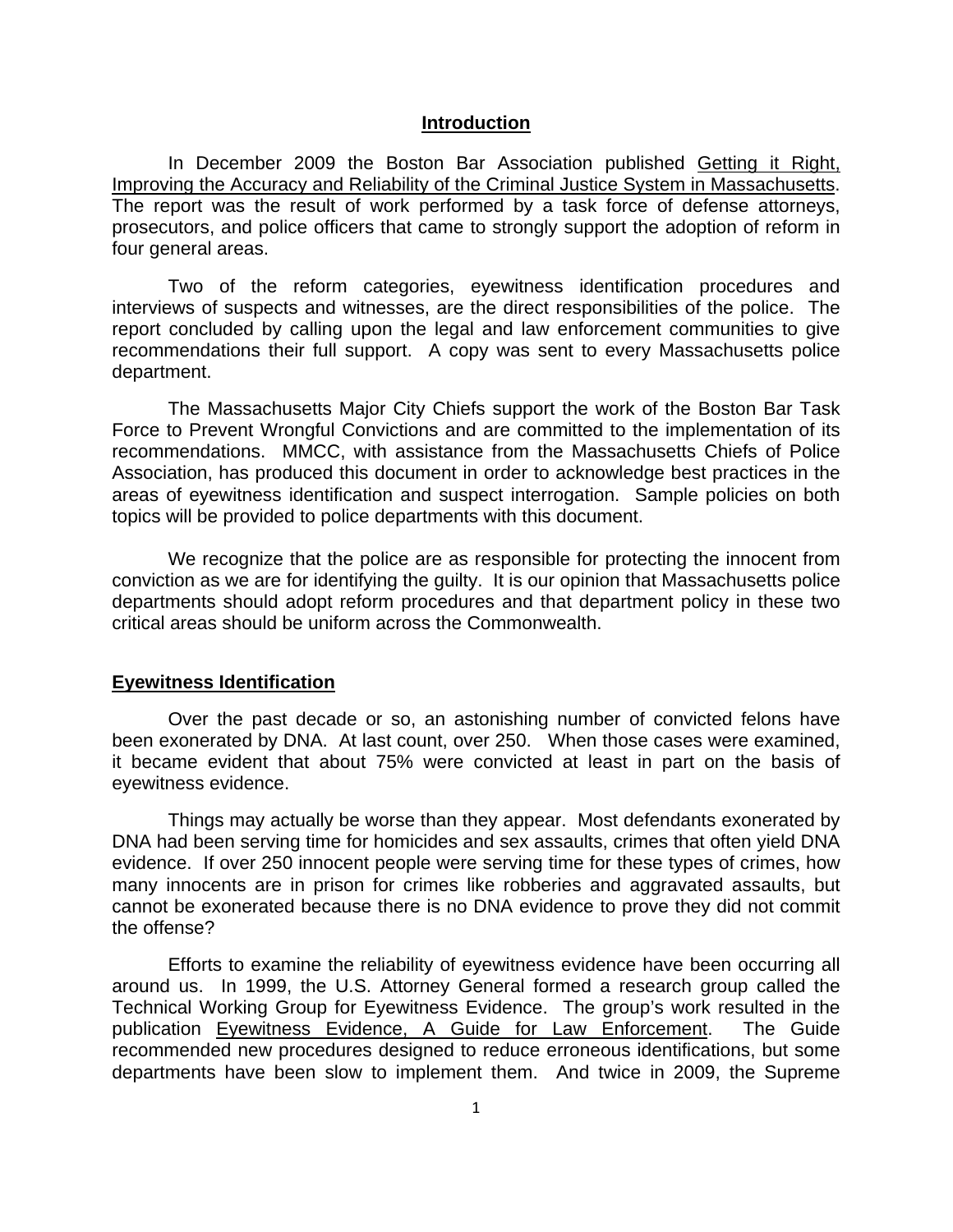Judicial Court cautioned that it expected Massachusetts police departments to adopt reform procedures, hinting that sanctions may be around the corner if they do not.

In addition to sending innocent people to prison, wrongful convictions leave true perpetrators on the street to continue offending, deny crime victims justice, and erode the public's confidence in law enforcement.

#### Department Policy

Every police department should have a written policy on eyewitness identification. Policies should be uniform, or at least consistent, statewide.

At a minimum, department policies and procedures should include the following:

- 1. Before conducting any identification procedure, the police obtain and document as complete a description of the suspect as possible.
- 2. Formal instructions are given to eyewitnesses prior to all identification procedures. The witness instructions follow the recommendations of the U.S. Department of Justice as contained in the publication Eyewitness Evidence, A Guide for Law Enforcement. Specifically:
	- that the person who committed the crime may or may not be the person who has been stopped (for a show-up) or is in the lineup or photo array;
	- that it is just as important to clear an innocent person from suspicion as to identify a person as the wrongdoer;
	- in the case of a photo array or lineup, that individuals may not appear exactly as they did on the date of the incident because features such as weight, and head and facial hair are subject to change;
	- that regardless of whether or not an identification is made, the investigation will continue; and
	- that the procedure requires the administrator to ask the witness to state, in his or her own words, how certain he or she is of any identification.
- 3. Patrol officers and detectives carry or have immediate access to cards containing witness instructions for use during show-ups.
- 4. The department uses witness instruction forms for photo arrays, line-ups and voice identification procedures.
- 5. Absent compelling countervailing considerations, identification procedures are conducted by "blind" administrators - that is, officers who do not know which of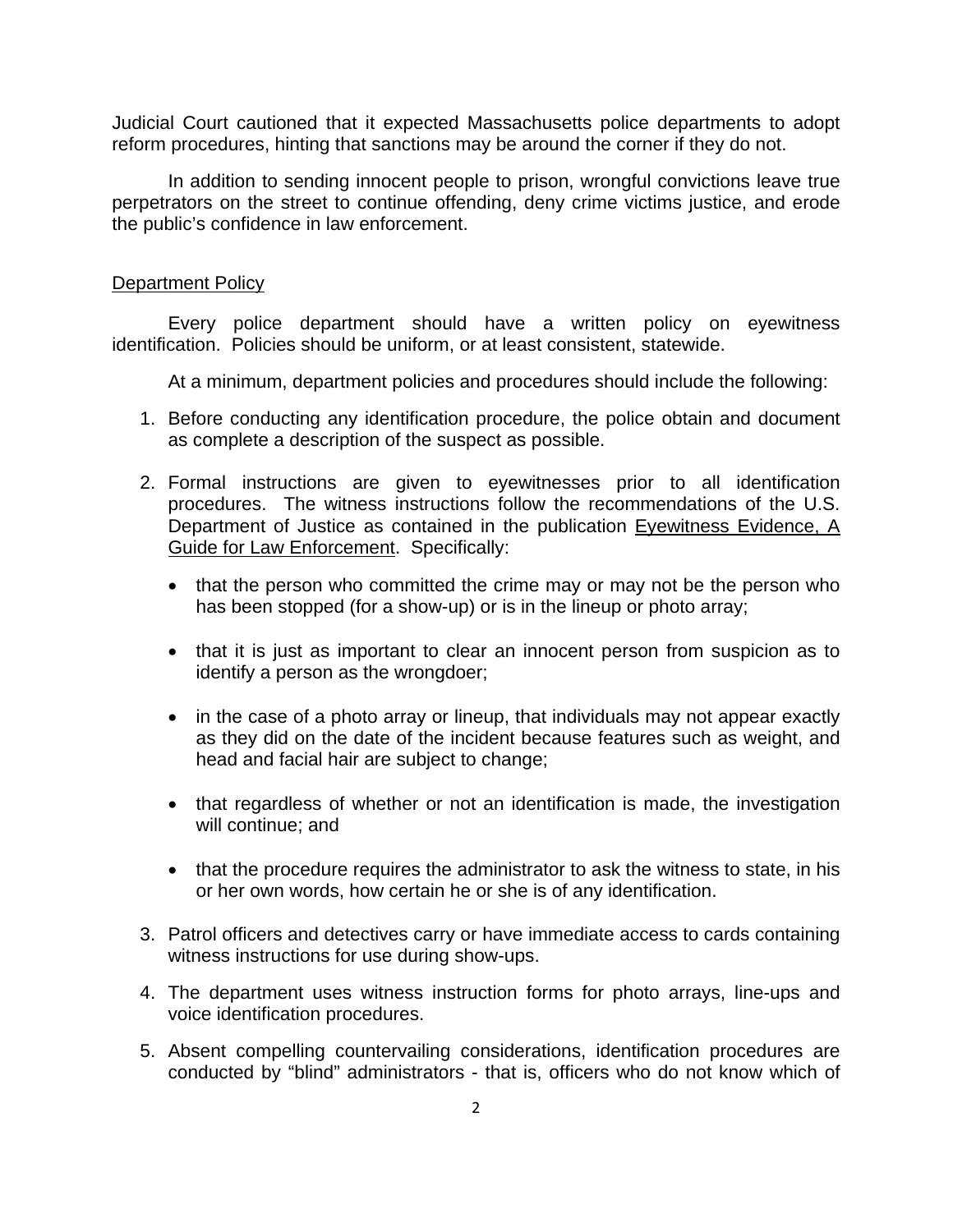the individuals in a lineup or photo array is the suspect. Blind administration prevents the officer conducting the lineup from providing even subconscious suggestions that may influence the witness's identification, or indicating to the witness that he or she selected the "correct" photograph.

- 6. The individuals in the array or lineup are presented to the witness one at a time, rather than simultaneously.
- 7. At the conclusion of an identification procedure where the witness has made an identification, the officer asks the witness to describe his or her level of certainty about the identification.
- 8. Officers are required to submit a report on every identification procedure, whether or not a subject is selected, including the instructions given to the witness, the exact words spoken by the eyewitness pertaining to any identification made, and the witness' statement of certainty.
- 9. The department turns over to the district attorney's office documents containing the instructions given to the witness, as well as the responses of eyewitnesses and their statements of certainty.

It is recommended that the policy also include procedures for voice identification.

#### **Training**

Every police department should provide the training listed below to its sworn personnel.

- 1. All patrol officers and supervisors should receive training about eyewitness identification procedures to include managing witnesses, show-up procedures, blind administration and photo arrays.
- 2. All detectives should receive advanced training in eyewitness identification to include recognition memory, cognitive interview techniques, variables affecting eyewitness recall, procedures for show-ups, photo arrays, line-ups and voice identification procedures, and issues related to composites and sketches.
- 3. Roll call training on eyewitness identification should be provided to all sworn personnel at least annually.

#### **Recording Interrogations**

While 75% of convictions overturned by DNA involve erroneous eyewitness identification, an astounding 20% of the convicted defendants falsely confessed. In fact, some defendants who were mistakenly identified by an eyewitness later confessed. Were it not for the advent of DNA, few people would have believed that these prisoners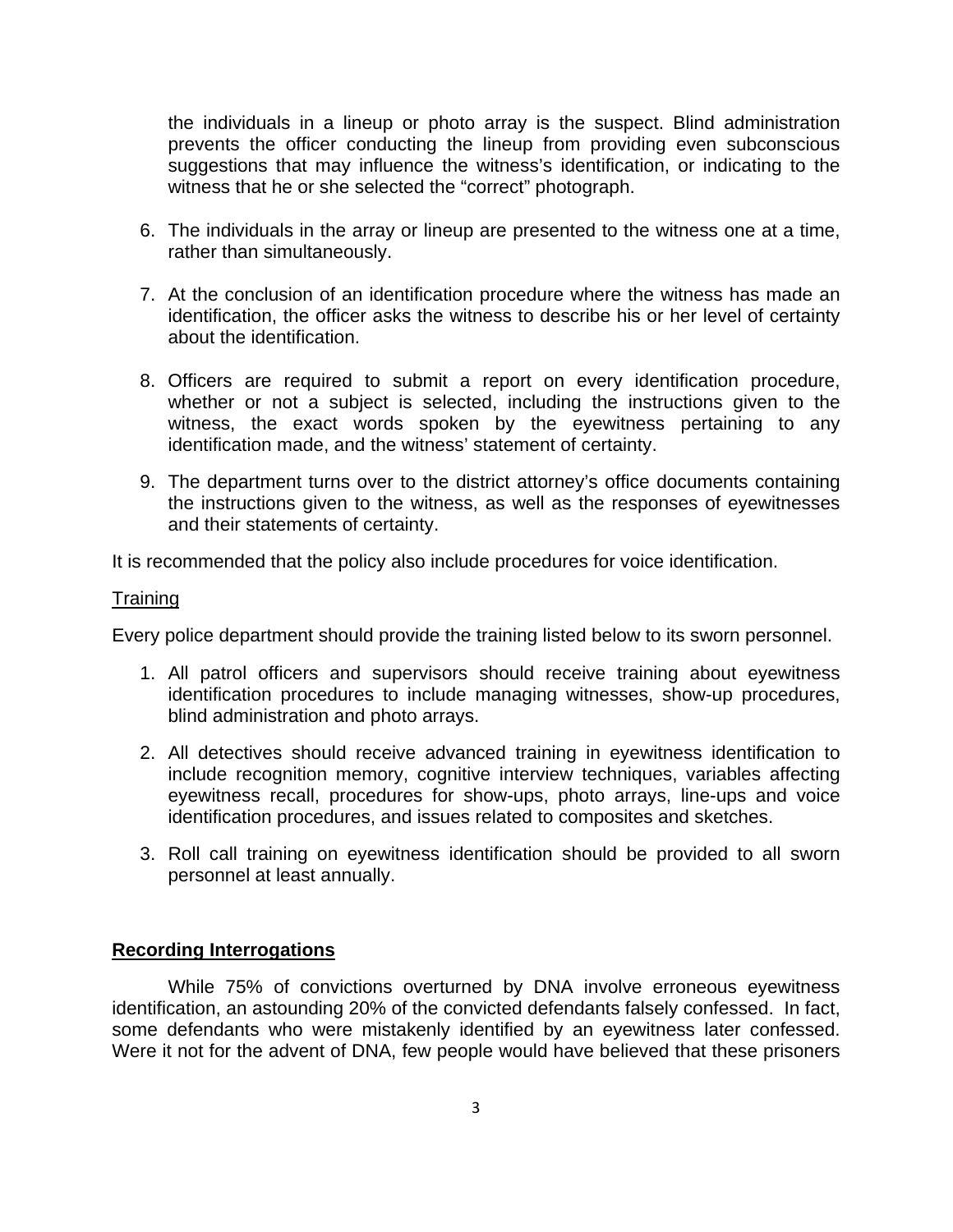could actually be innocent. And yet the science cannot be denied; these people confessed to crimes they did not commit.

In most cases, it appears that detectives did nothing illegal or improper when they interrogated their suspects. In fact, the Boston Bar report states that "even the best intentioned detectives, employing entirely lawful and appropriate interview methods, can conduct interviews which inadvertently generate false confessions." It is this very sentiment that supports the notion that police interrogations should be recorded.

Among the advantages of recording interrogations are:

- Jurors will not be left to wonder whether the police abused or coerced the suspect;
- Officers will not be expected to recall on the witness stand the words spoken by the defendant during an interrogation;
- The recorded statement will provide more compelling evidence than the officer testifying to what the suspect said;
- Interrogations will generate fewer suppression hearings; and
- The SJC's 2004 decision in Commonwealth v. DiGiambattista provides for a cautionary jury instruction in cases where the police neglect to record an interrogation.

#### Department Policy

Every police department should have a written policy on the interrogation of suspects. Policies should be uniform, or at least consistent, statewide. Department policy and procedures should include the following:

- 1. At the very outset of a custodial interrogation, or the interview of a suspect at a police station or other place of detention, the officer informs the subject that the conversation is being recorded. It should be noted that the subject need not consent to the recording, only that the recording not be "secret" within the context of M.G.L. Chapter 272 § 99.
- 2. Patrol officers who are not equipped with pocket recorders are encouraged to conduct interrogations in felony cases back at a police station where they can be recorded.
- 3. If the subject interrupts the interview and refuses to speak while being recorded, the recording device should be shut off. However, the recording of the conversation to that point should be preserved as evidence. (Some departments have suspects sign a refusal form when they decline to be recorded.)